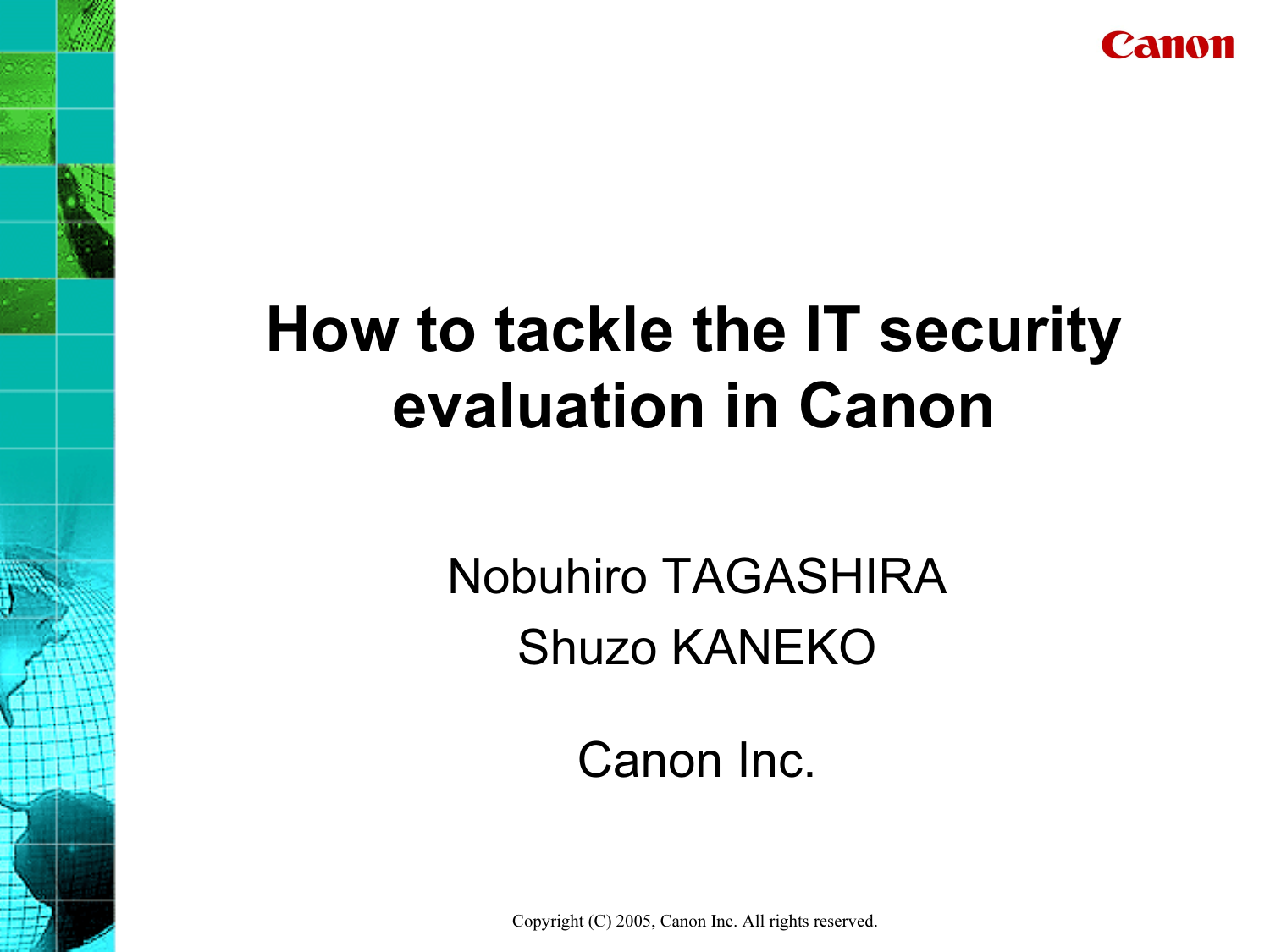

- 1. Canon's current status
- 2. Background
- 3. Experiences Evaluation
- 4. Experiences Assurance Continuity
- 5. Conclusion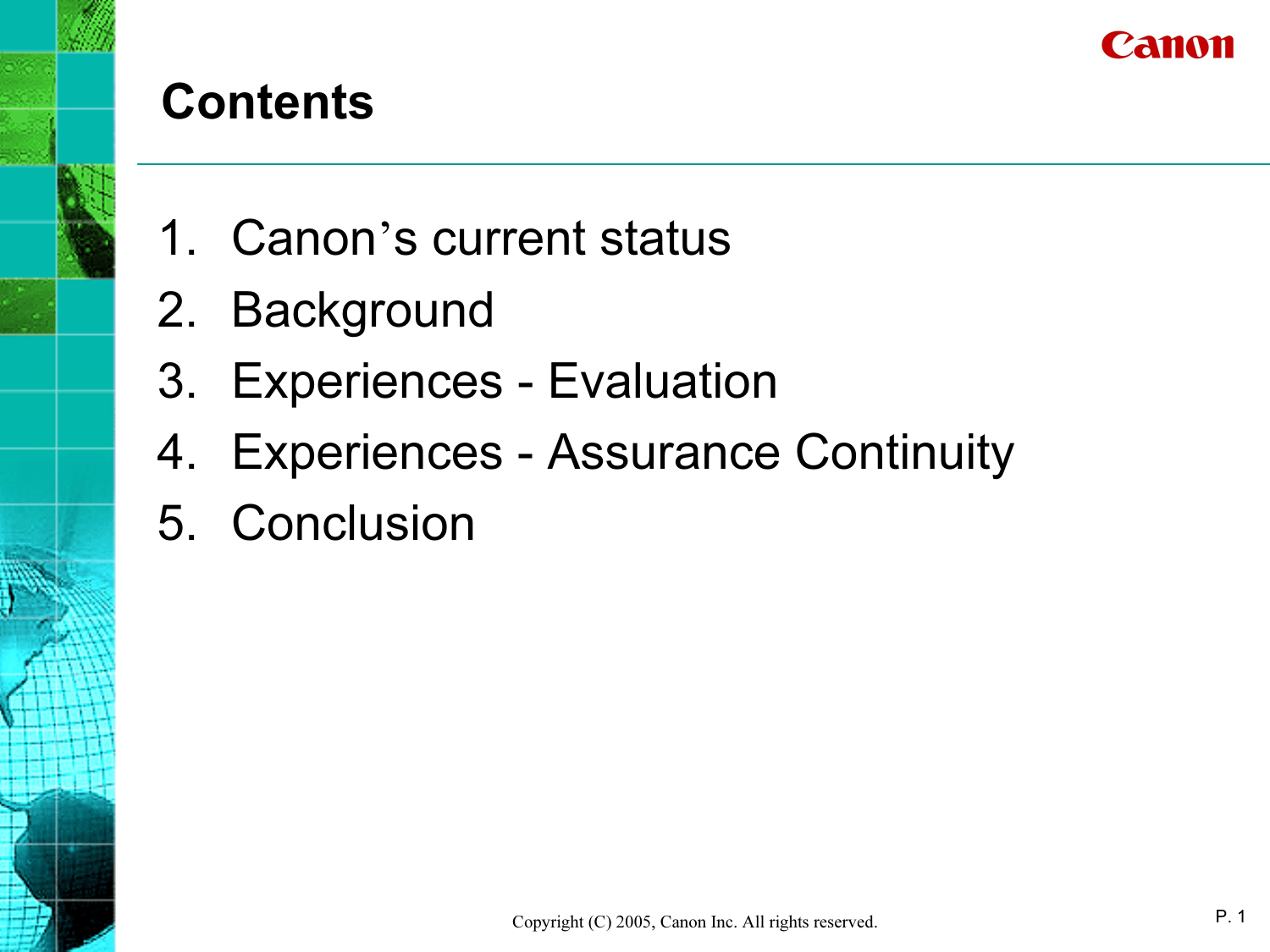

- 1. Canon's current status
- 2. Background
- 3. Experiences Evaluation
- 4. Experiences Assurance Continuity
- 5. Conclusion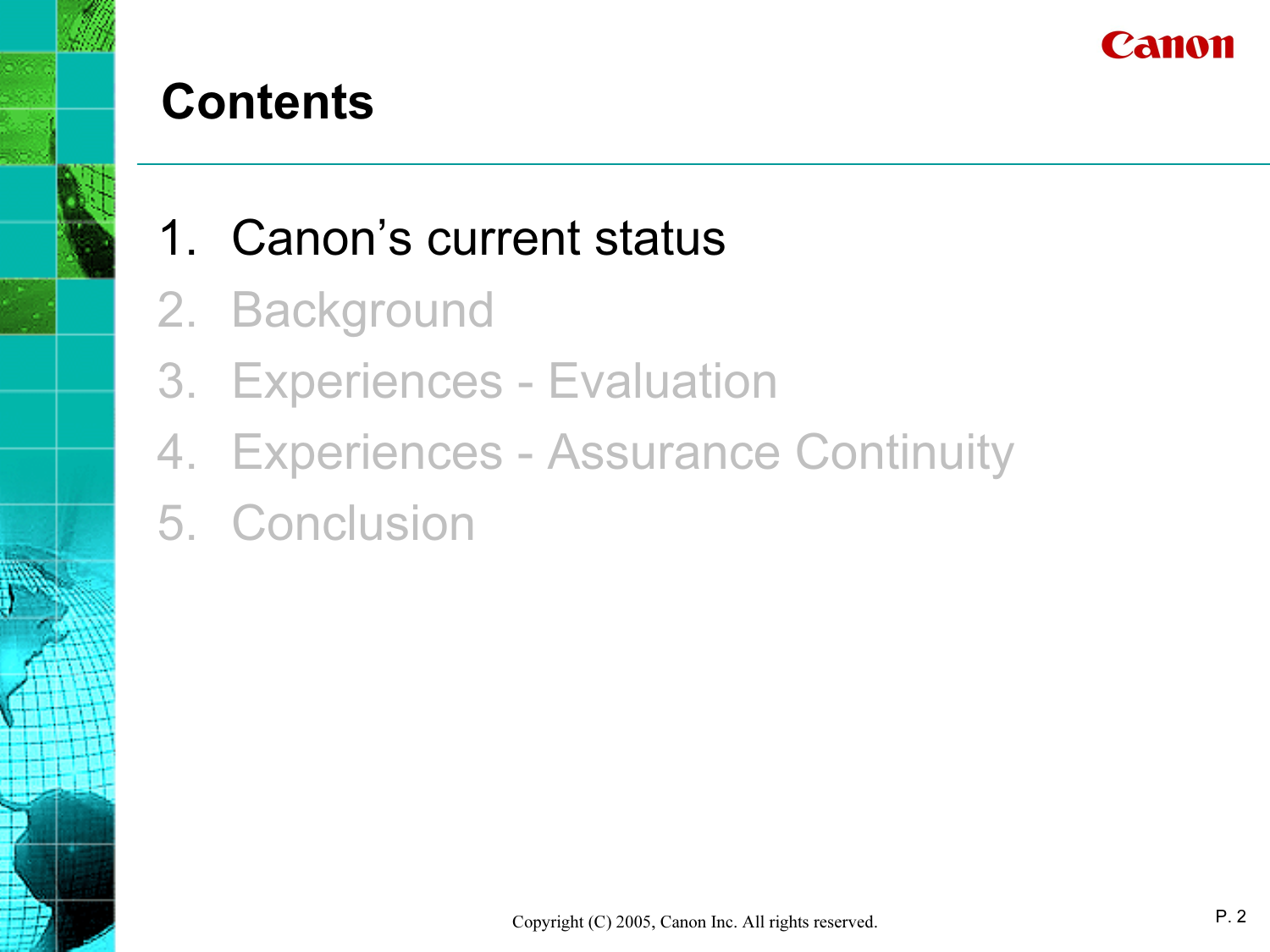

#### Evaluated Products in Canon Group



Copyright (C) 2005, Canon Inc. All rights reserved. P. 3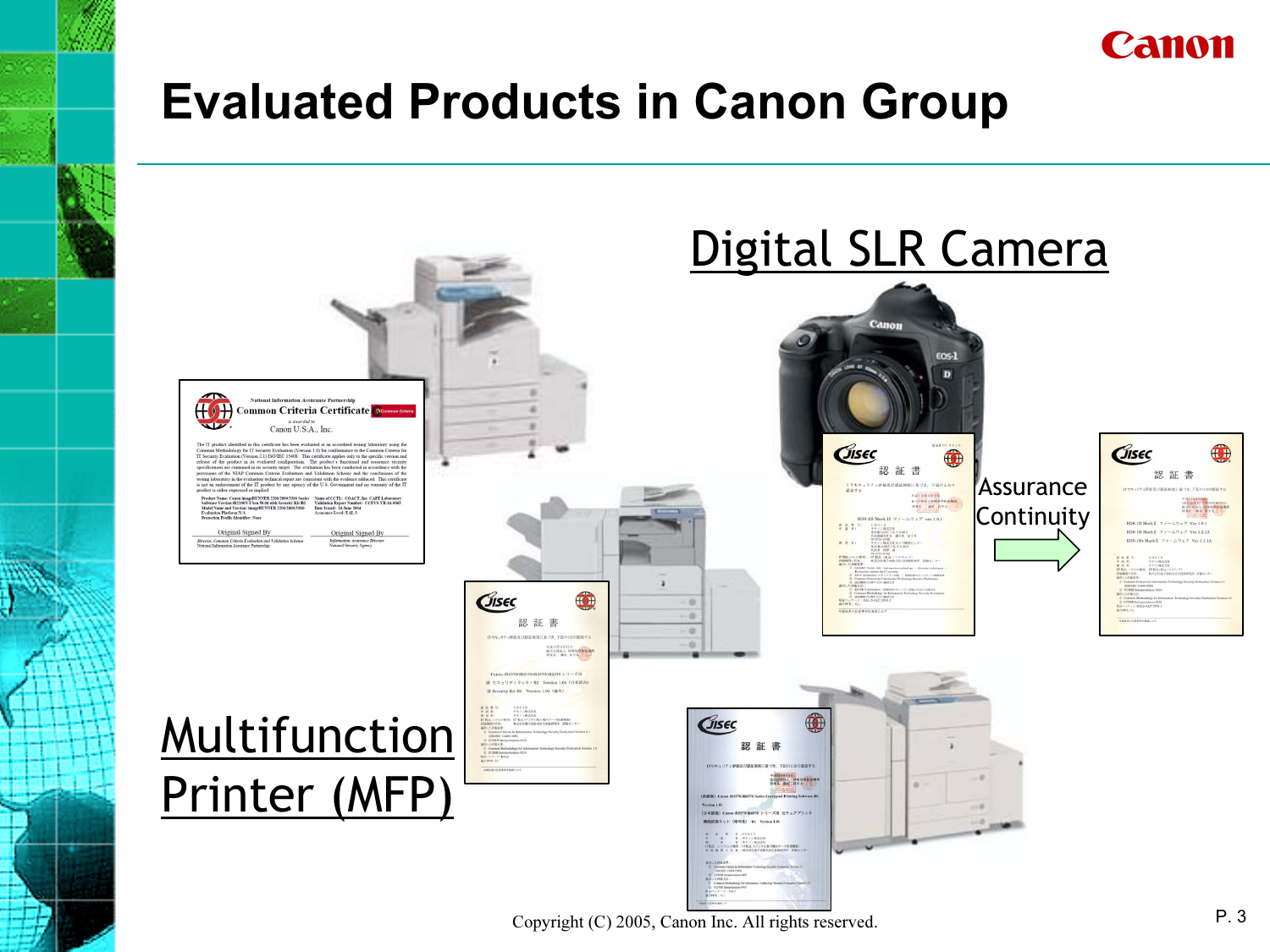#### l'amon

## Common Criteria engineers in Canon Group

- •Personnel Training for CC at ECSEC\*1
	- **ECSEC** is the Evaluation facilities in JISEC<sup>\*2</sup>
- **ST Training Course** by ECSEC

Over 50 trainees (include E-Learning)

## • In-house CC Training

Over 150 trainees

•Etc

## **-In-house IT Security Lectures**

Over 100 attendees

\*1 ECSEC : Electronic Commerce Security Technology Laboratory Inc.

\*2 JISEC : Japan Information Technology Security Evaluation and Certification Scheme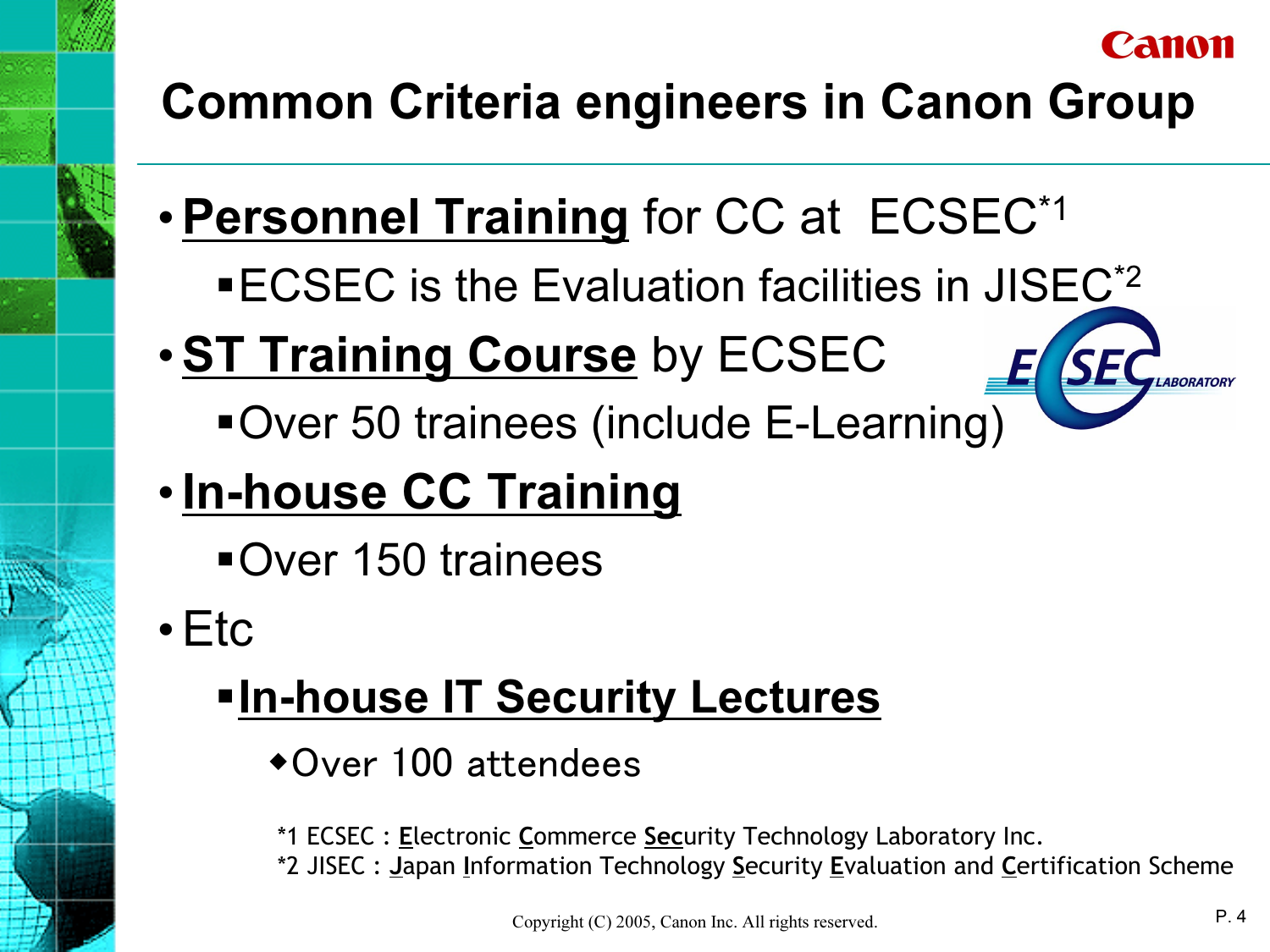

- 1. Canon's current status
- 2. Background
- 3. Experiences Evaluation
- 4. Experiences Assurance Continuity
- 5. Conclusion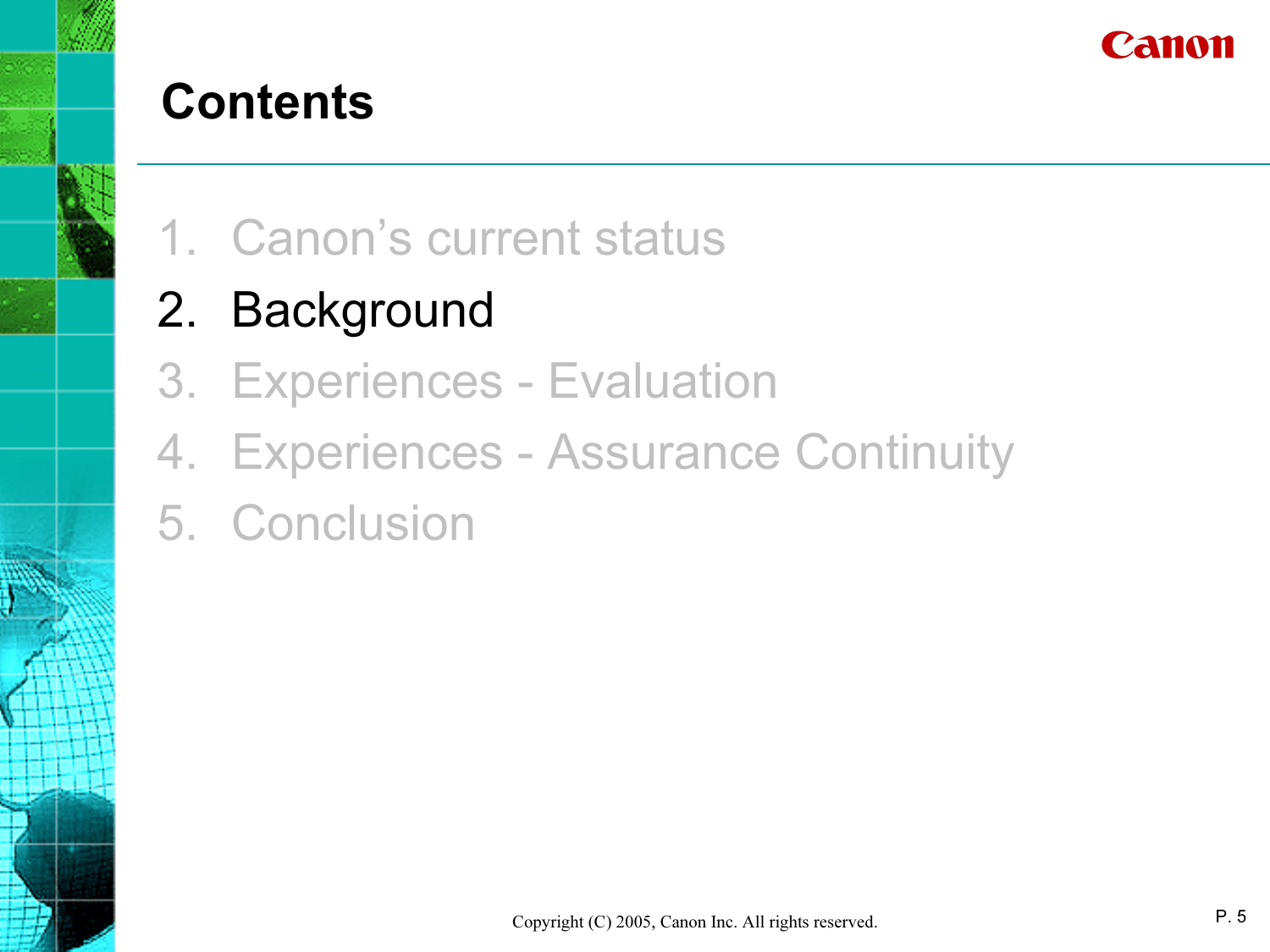

- •We have been regarding the Security Products as important, are developing the Security Products.
	- Example :
	- 2002/11 EOS-1Ds w/ DVK-E1
	- 2003/05 iR3350i series w/ Security Kit A1



Copyright (C) 2005, Canon Inc. All rights reserved. P. 6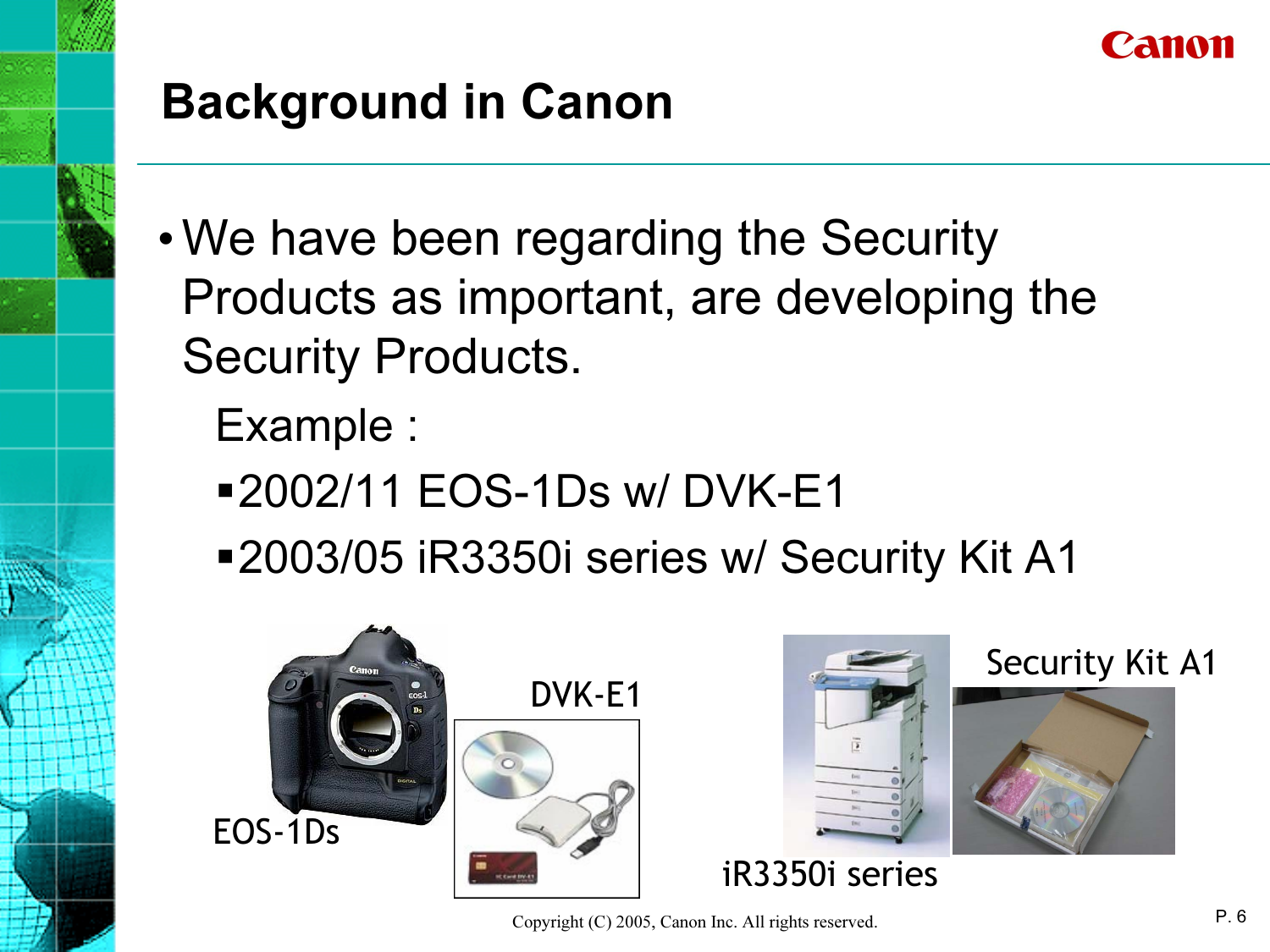

### Background – Social background

- Computer Processed Personal Data Protection Act
	- An OA apparatus maker, like Canon, has to manufacture the OA apparatus, which can deal with Personal Information securely.
- Corporate Social Responsibility (CSR)
	- A maker who manufactures the apparatus with security function, has to give a sense of security to users.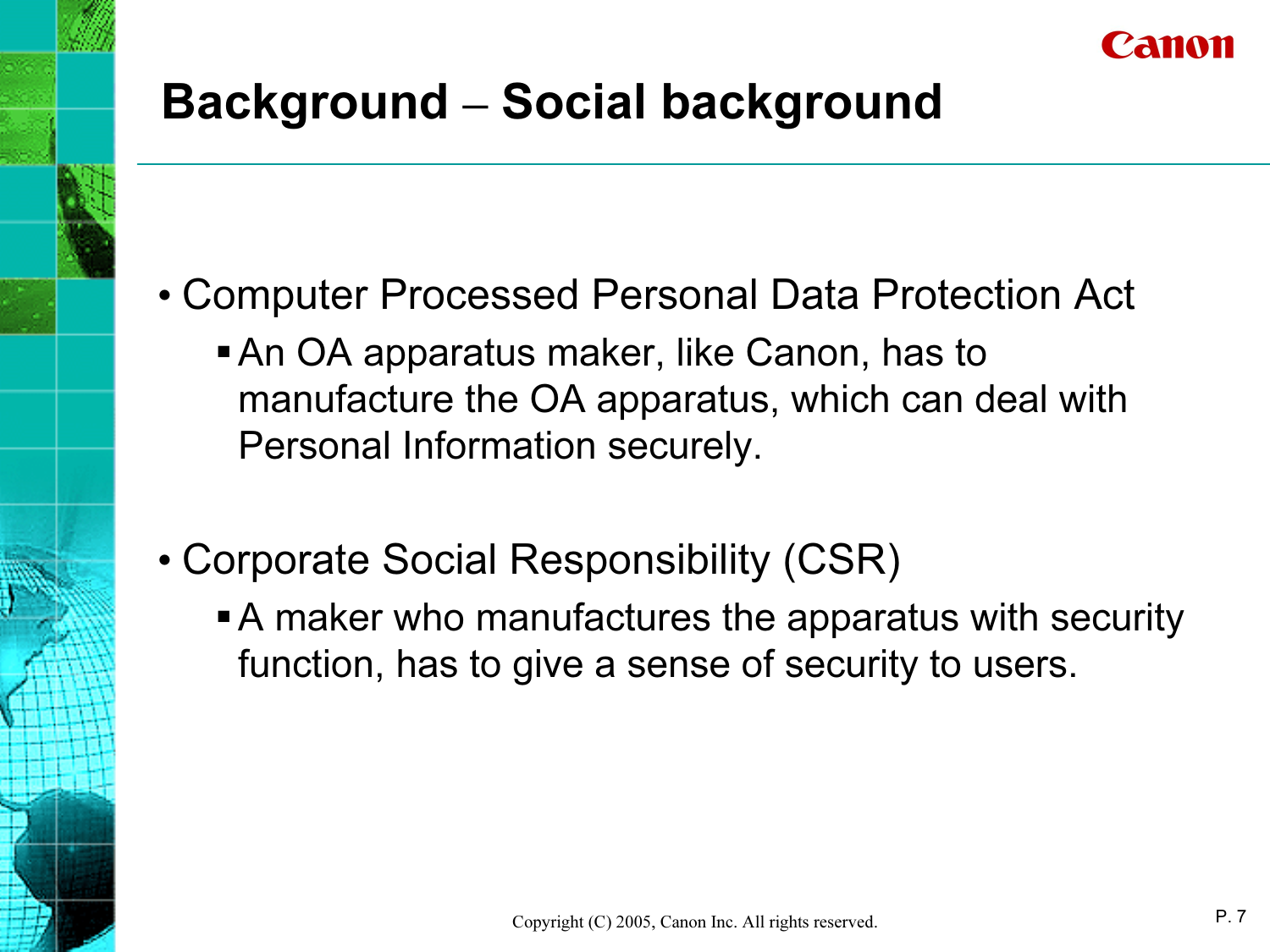

## Background - Acquisition Policy

•Some Acquisition Policies were changed in US and Other Countries around 2000-2001

## ex. NSTISSP No. 11 in Jan. 2000

- Effective 1 July 2002, the acquisition of all COTS IA and IA-enabled IT products must be evaluated by :
	- **\*CCRA**
	- NIAP Evaluation and Validation Program
	- NIST FIPS validation program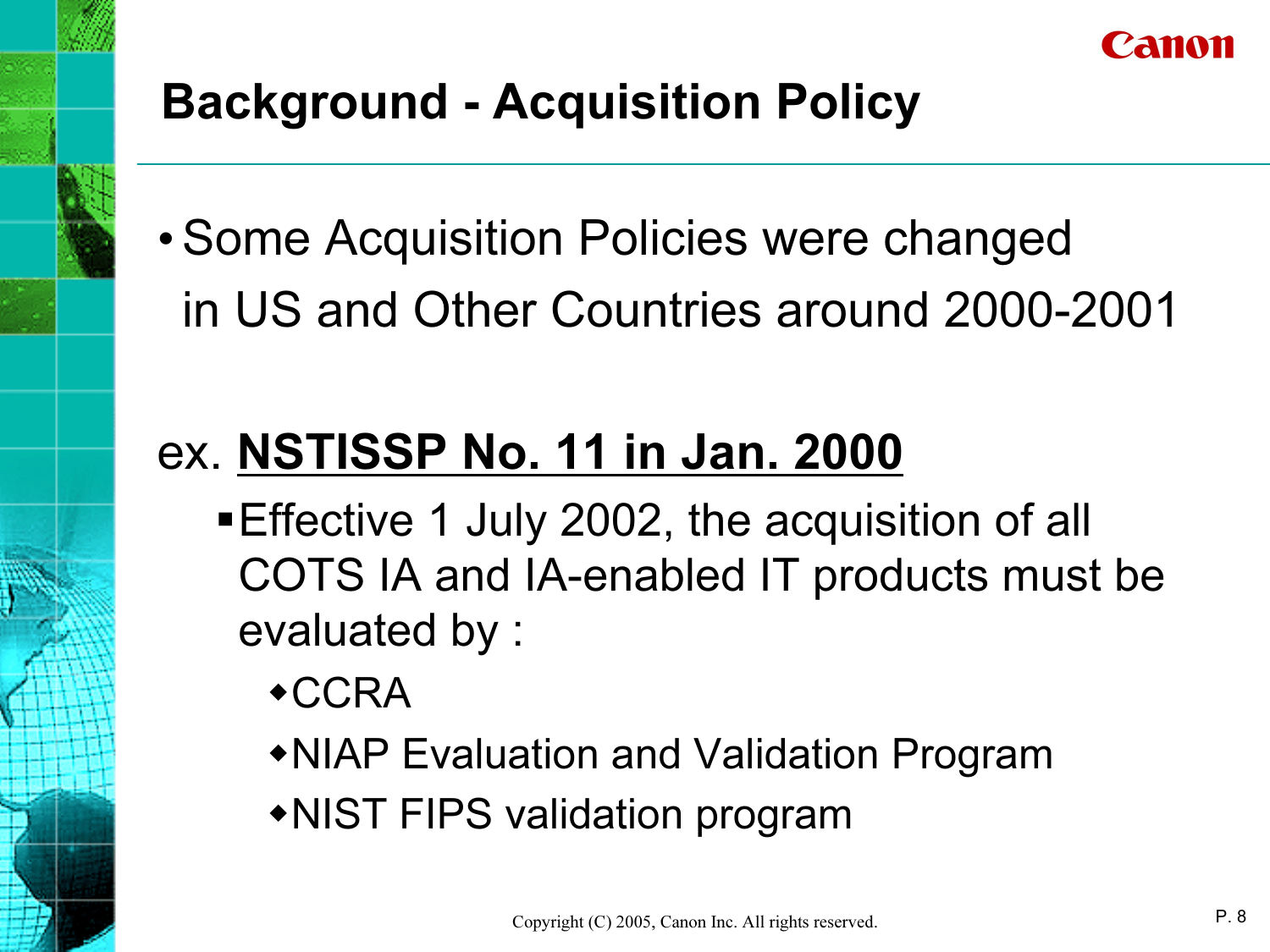

### Background - Competitors' Trend

#### <u>• Apr. 2001 – Sharp (MFP)</u>

Data Security Kit (AR-FR1/AR-FR2/AR-FR3) for Sharp Imager Family (FR-287, AR-337, AR-407, and AR-507) in CCEVS (US Scheme)

#### • Nov. 2001 – Ricoh (Document storage system)

TrustyCabinet UX V1, Version 1.01 in TUVIT (German Scheme)

#### <u>• Jun. 2002 – Ricoh (MFP)</u>

imagio Neo 350/450 Series in TUVIT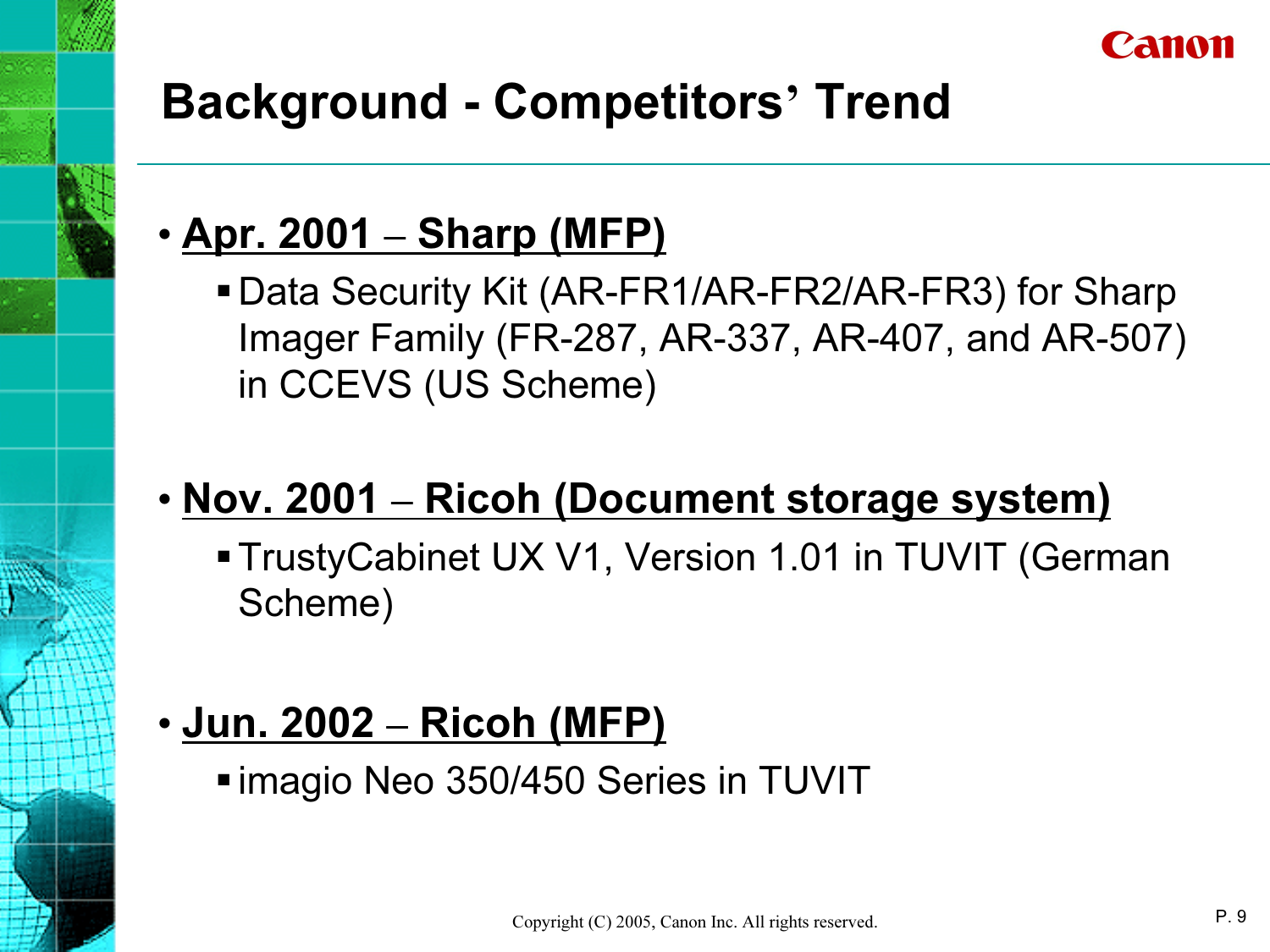

#### Background in Canon (2)

#### We need to improve the security function of Products further.

#### We choose a Third Party Evaluation and Validataion.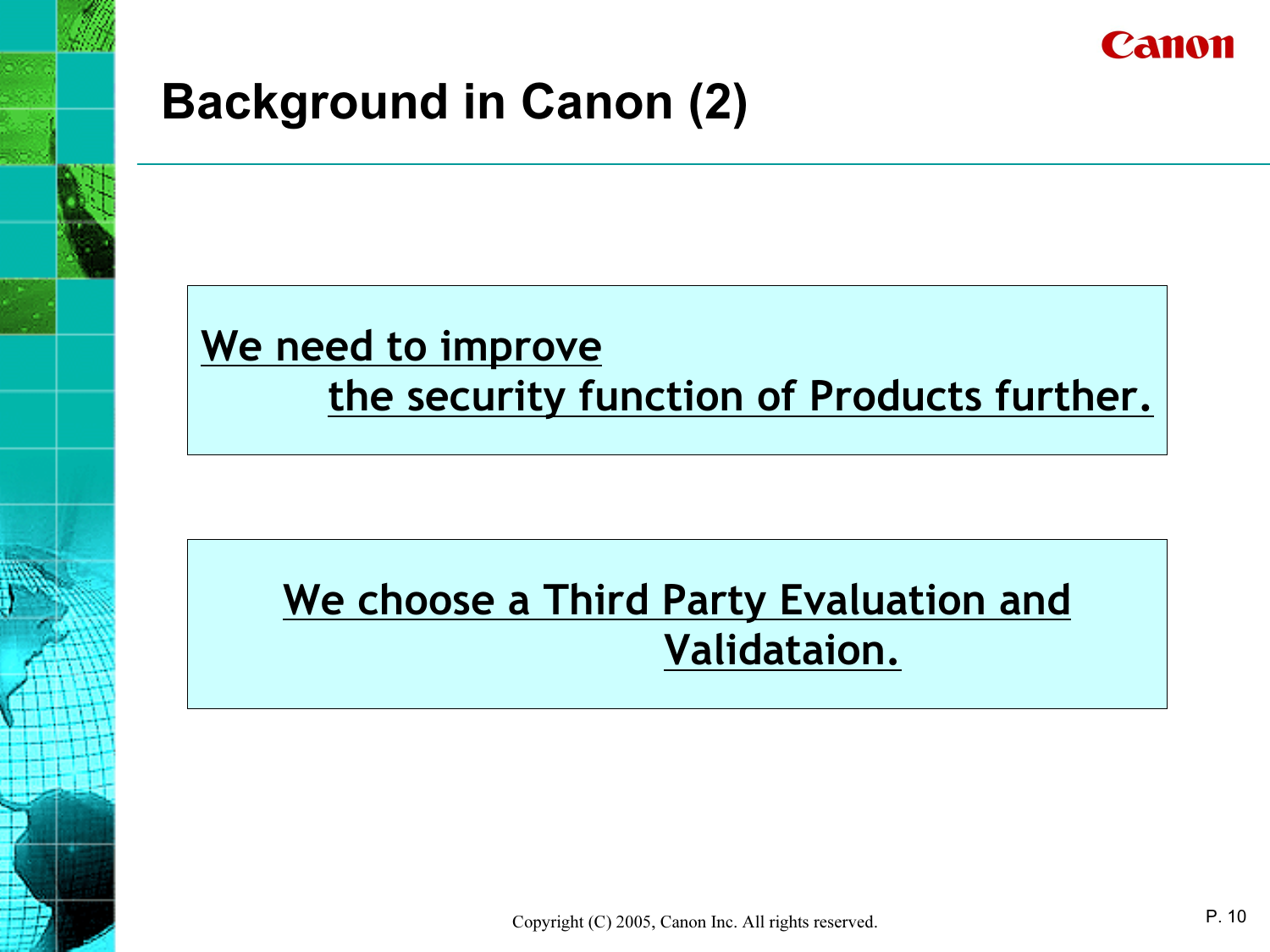

- 1. Canon's current status
- 2. Background
- 3. Experiences Evaluation
- 4. Experiences Assurance Continuity
- 5. Conclusion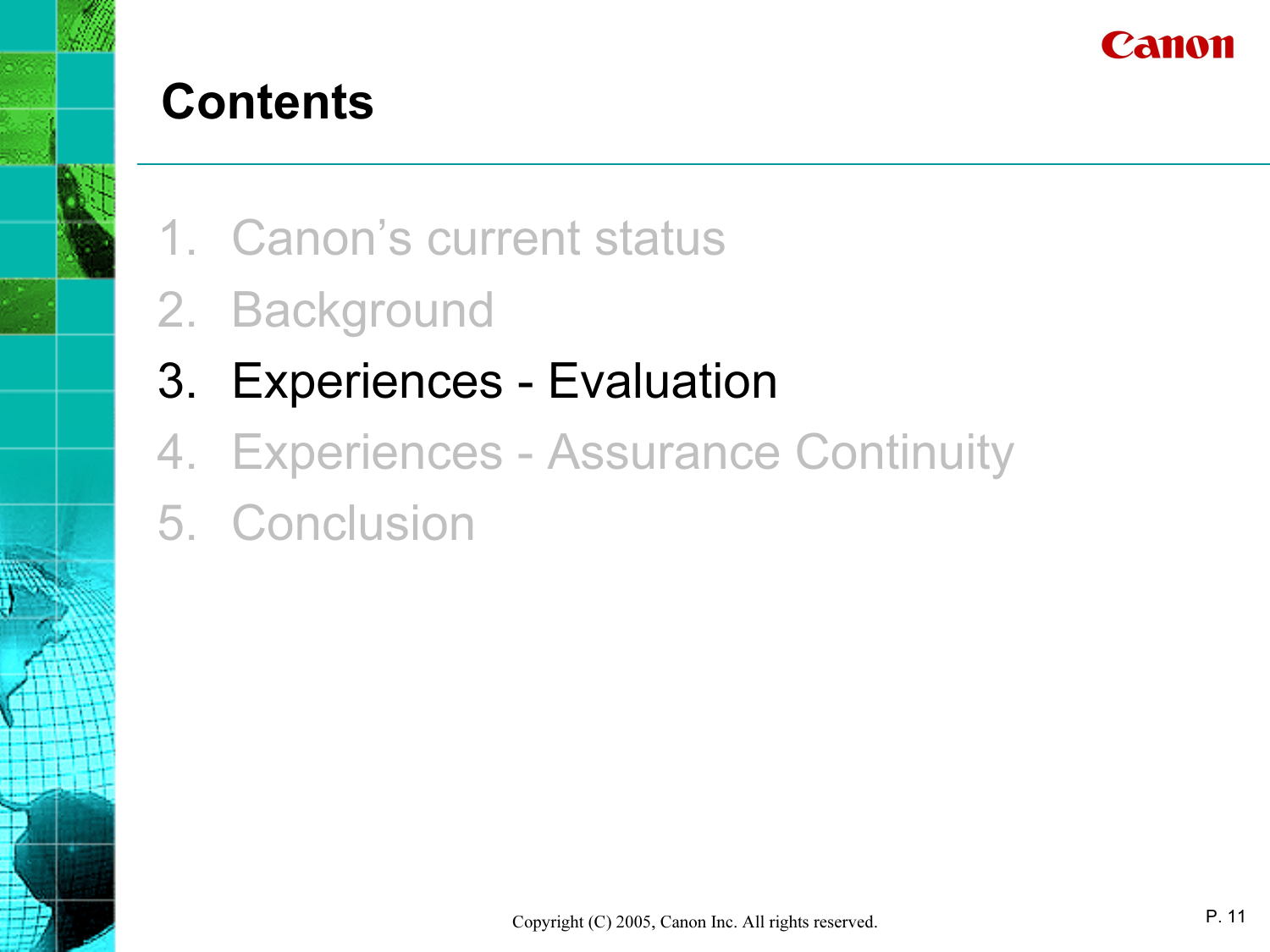

#### Some experiences of Eval./Valid. (1)

Jun. iR 2200/2800/3300 Series Software w/ Security Kit B1 (MFP) in CCEVS

Aug. EOS-1D Mark II firmware Ver.1.0.1 (D-SLR) in JISEC

Aug. SeL v1 (Application) in JISEC

2004

#### Feb. iR 4570/3570/2870/2270 Series iR Security Kit-B2 (MFP) in JISEC**00**

#### Jun. iR 5570/6570 Series Encrypted Printing Software-B1 (MFP) in JISEC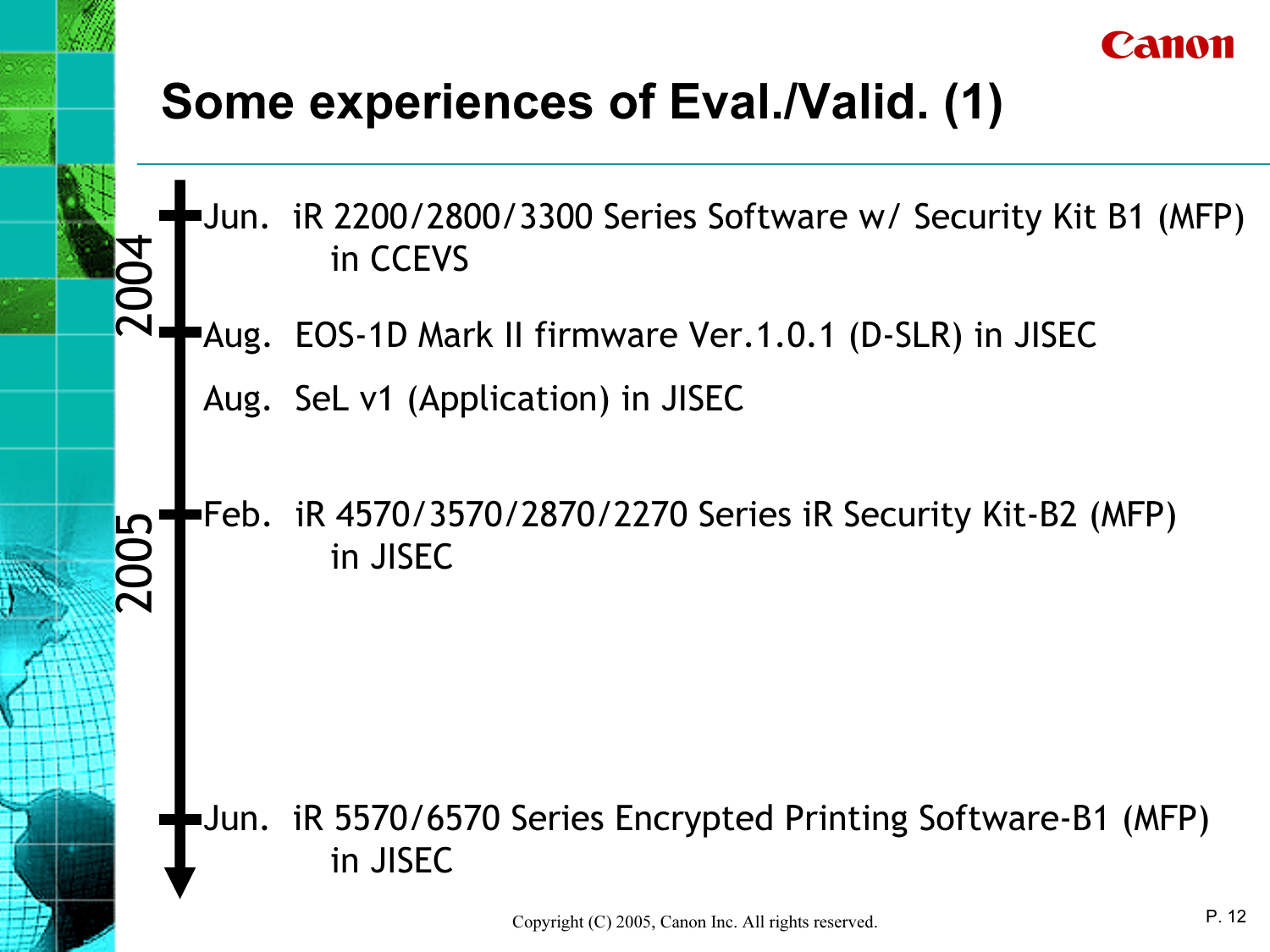

### Some experiences of Eval./Valid. (2)

#### •Period point of view

|                                                                   | <b>Period</b> |
|-------------------------------------------------------------------|---------------|
| 1st MFP<br>(iR 2200/2800/3300 Series Software w/ Security Kit B1) | over 1 year   |
| <b>D-SLR</b><br>(EOS-1D Mark II firmware)                         | 190 days      |
| APP (SeL)                                                         | 230 days      |
| 2nd MFP<br>(iR 4570/3570/2870/2270 Series iR Security Kit-B2)     | 255 days      |
| 3rd MFP<br>(iR 5570/6570 Series Encrypted Printing Software-B1)   | 302 days      |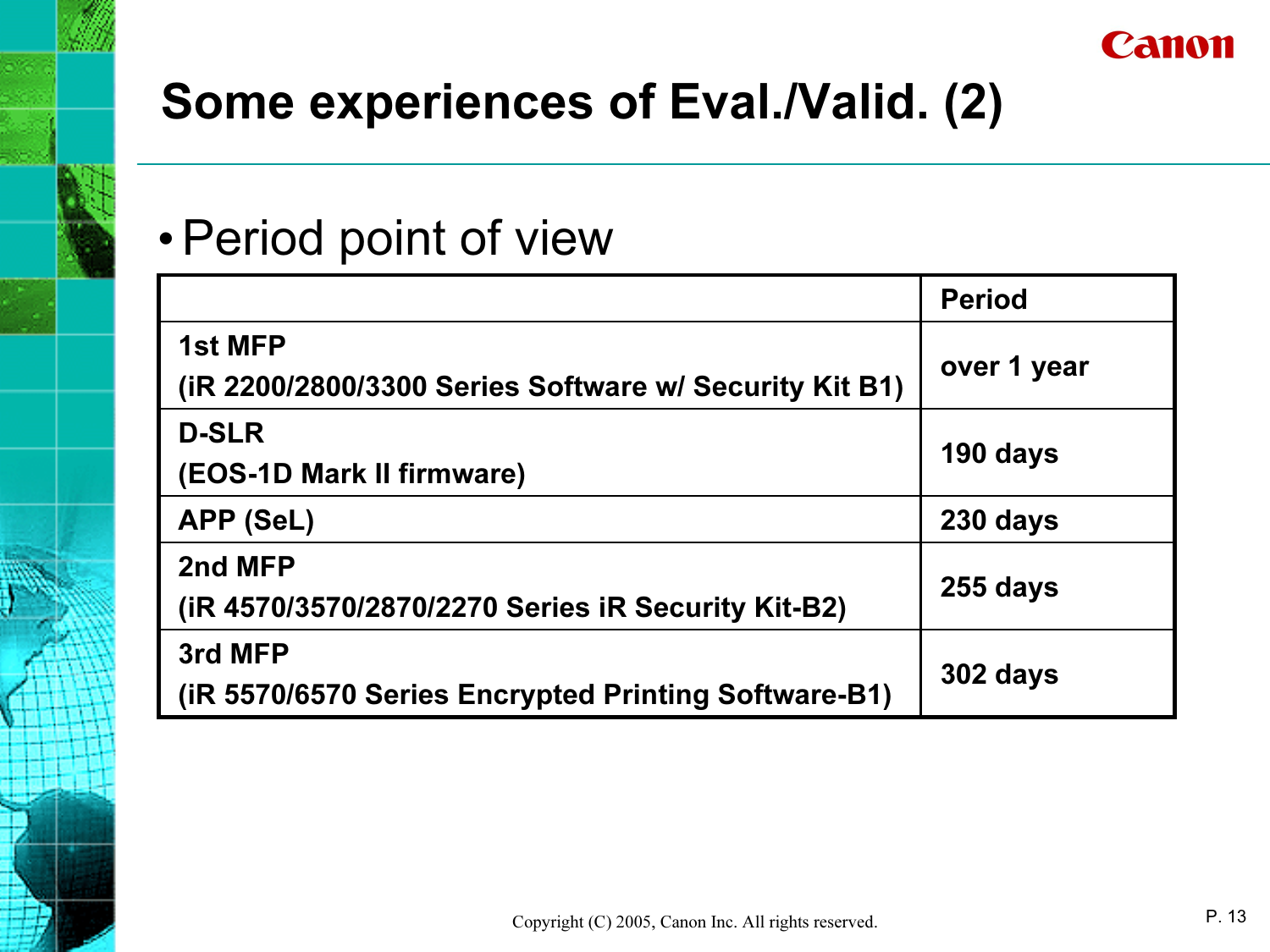# Effect from some experiences of Eval./Valid.

• Canon Development point of view

# Before

The security functions were implemented.

No one knows CC/ISO 15408



- **-The verified appropriate** security functions were implemented
	- based on Security Target
	- based on Top-Down Design Policy
- Improvement of Development Process
	- Many developers know CC/ISO 15408

Canon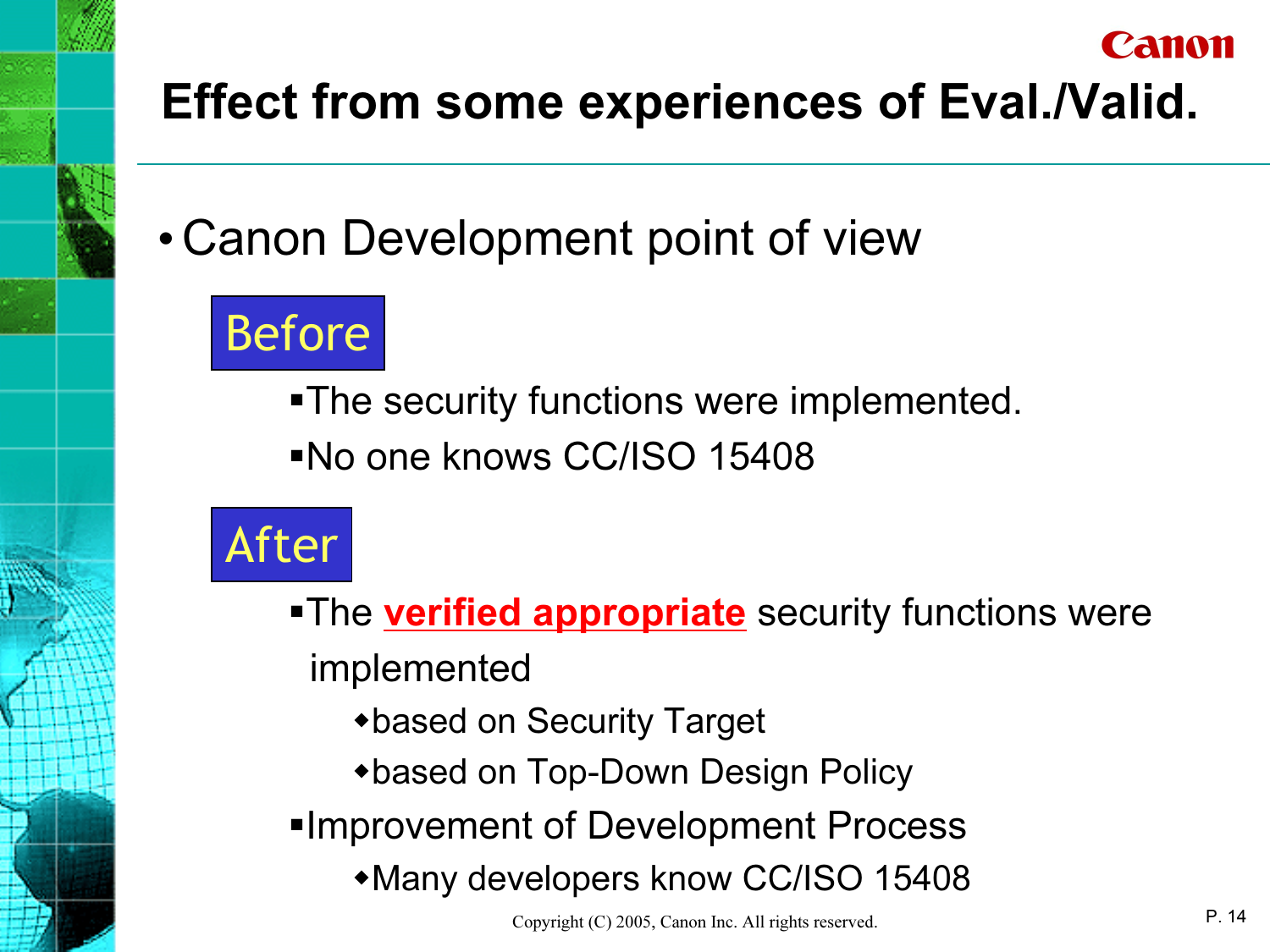

- 1. Canon's current status
- 2. Background
- 3. Experiences Evaluation
- 4. Experiences Assurance Continuity
- 5. Conclusion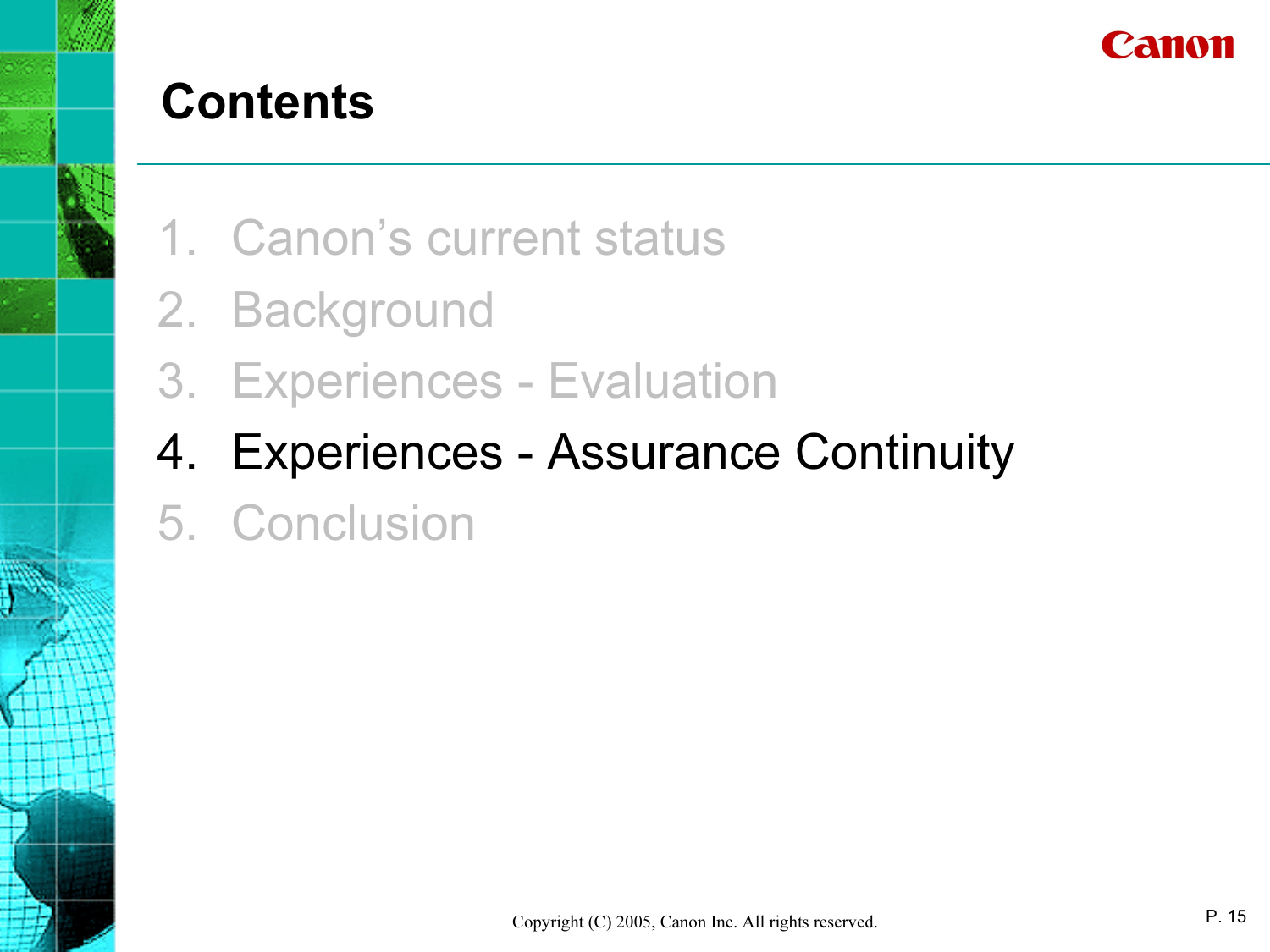## An experience of Assurance Continuity

Jun. iR 2200/2800/3300 Series Software w/ Security Kit B1 (MFP) in CCEVS

**Aug. EOS-1D Mark II firmware Ver.1.0.1 (D-SLR) in JISEC** 

Aug. SeL v1 (Application) in JISEC

2004

2005

#### Feb. iR 4570/3570/2870/2270 Series iR Security Kit-B2 (MFP) in JISEC

Apr. EOS-1D Mark II firmware Ver.1.2.1A (D-SLR), EOS-1Ds Mark II firmware Ver.1.1.1A in JISEC

Jun. iR 5570/6570 Series Encrypted Printing Software-B1 (MFP) in JISEC

Assurance Continuity

Canon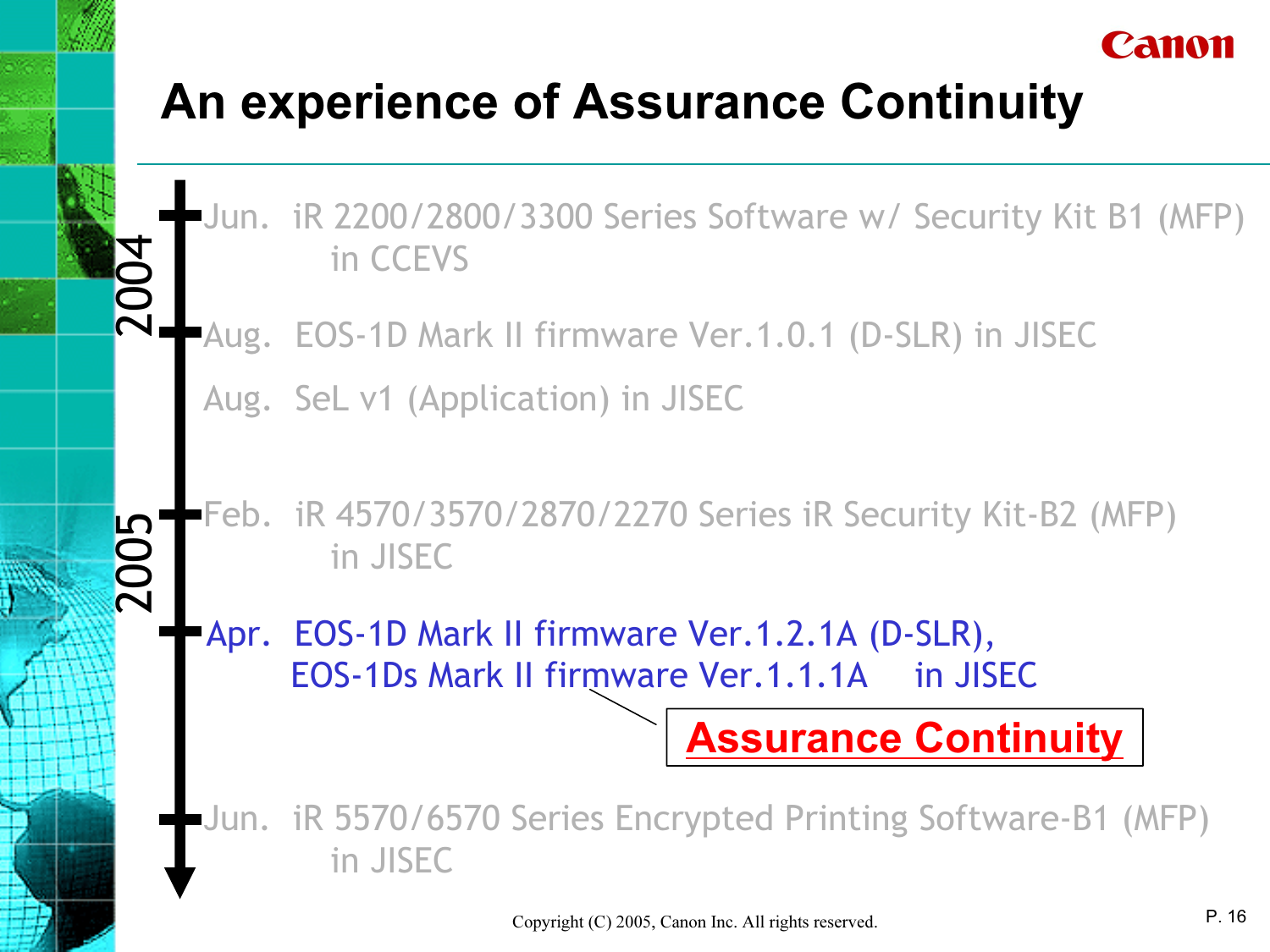

## What is Assurance Continuity? (1)

- CC has some Problems.
	- Time-consuming, Expensive, ...

#### One Solution = Assurance Continuity

#### • In Feb. 2004, "Assurance Continuity" was released.

"Assurance Continuity recognises that as changes are made to a certified TOE or its environment, evaluation work previously performed need not be repeated in all circumstances. Assurance Continuity therefore defines an approach to minimising redundancy in IT Security evaluation, allowing a determination to be made as to whether independent evaluator actions need to be reperformed." from Section 2.1 of "Assurance Continuity"

### That is to consider the product version related to certified TOE as the certified TOE.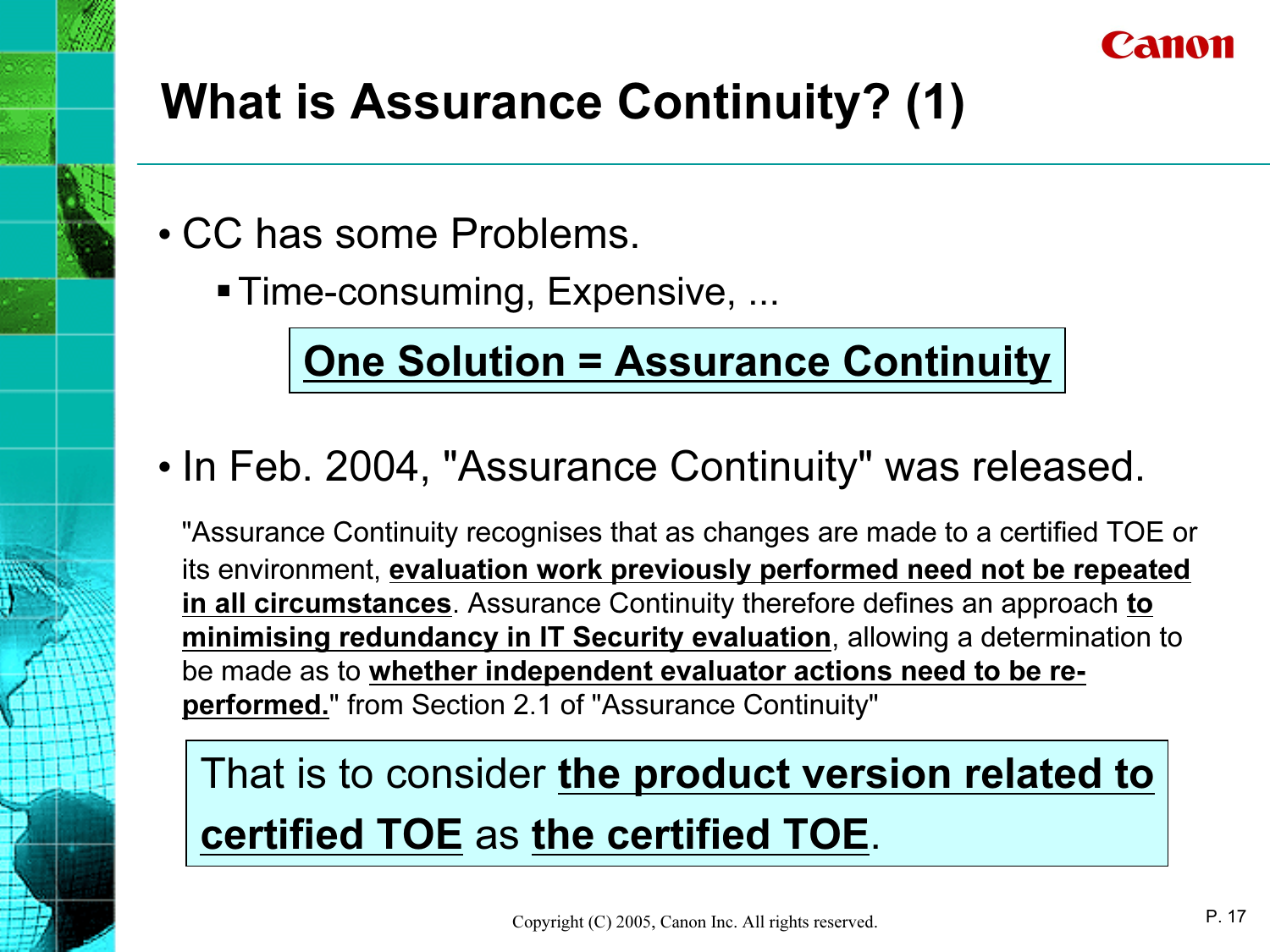

### What is Assurance Continuity? (2)



Copyright (C) 2005, Canon Inc. All rights reserved. P. 18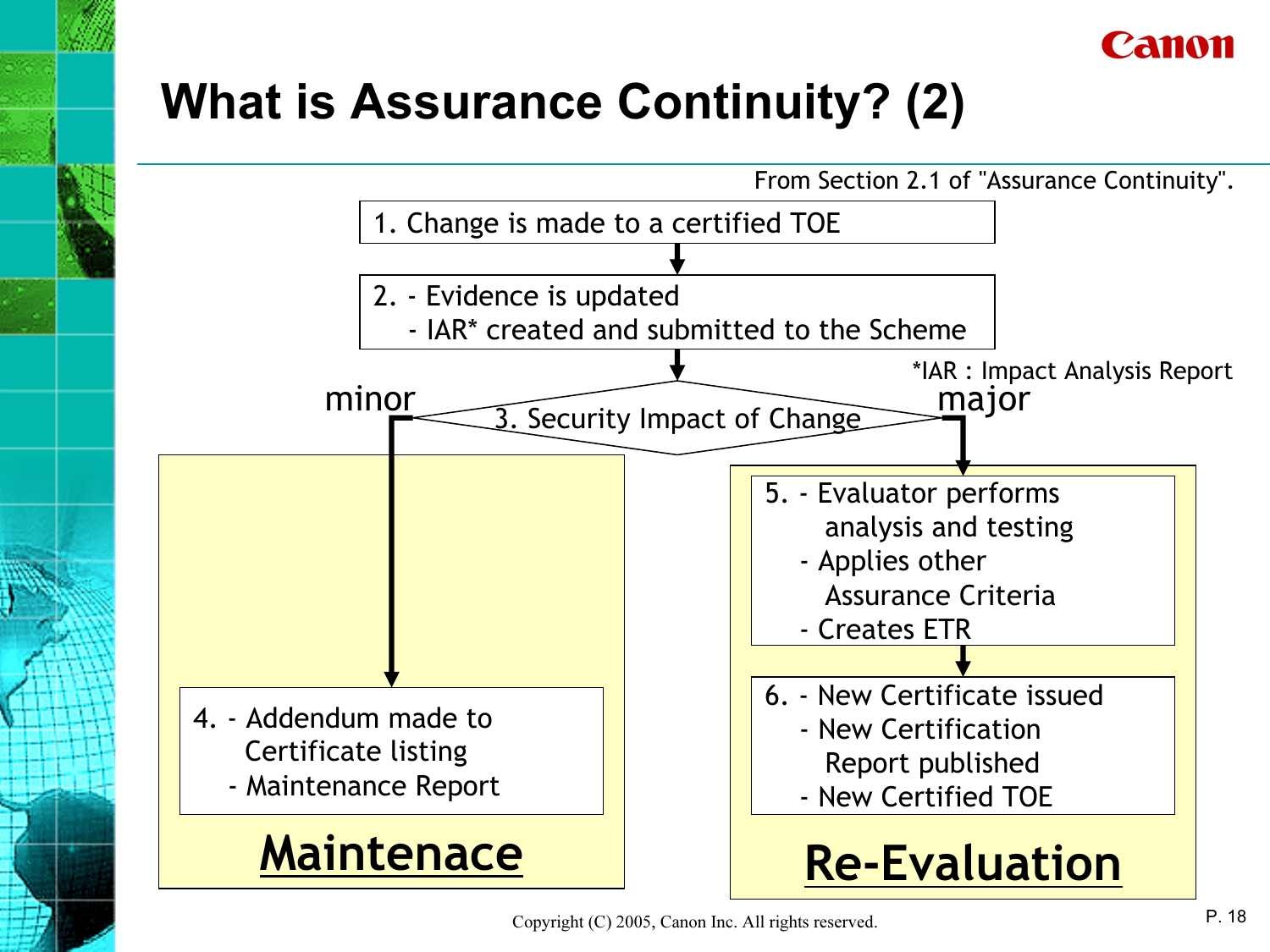

# What is the Target of Assurance Continuity?

- *•* Some quite similar products : EOS-1D Mark II, EOS-1Ds Mark II
	- **Same Security Function, same I/Fs**
	- Same Development Environment
		- Same Development Buildings and same floor
		- **\* Same Src Repository**
	- Some different Non Security Functions
		- ◆ Image Sensor (8.5m pixel vs. 16.7m pixel)
		- Continuous shooting speed
		- $\bullet$  etc.





#### EOS-1Ds Mark II

EOS-1D Mark II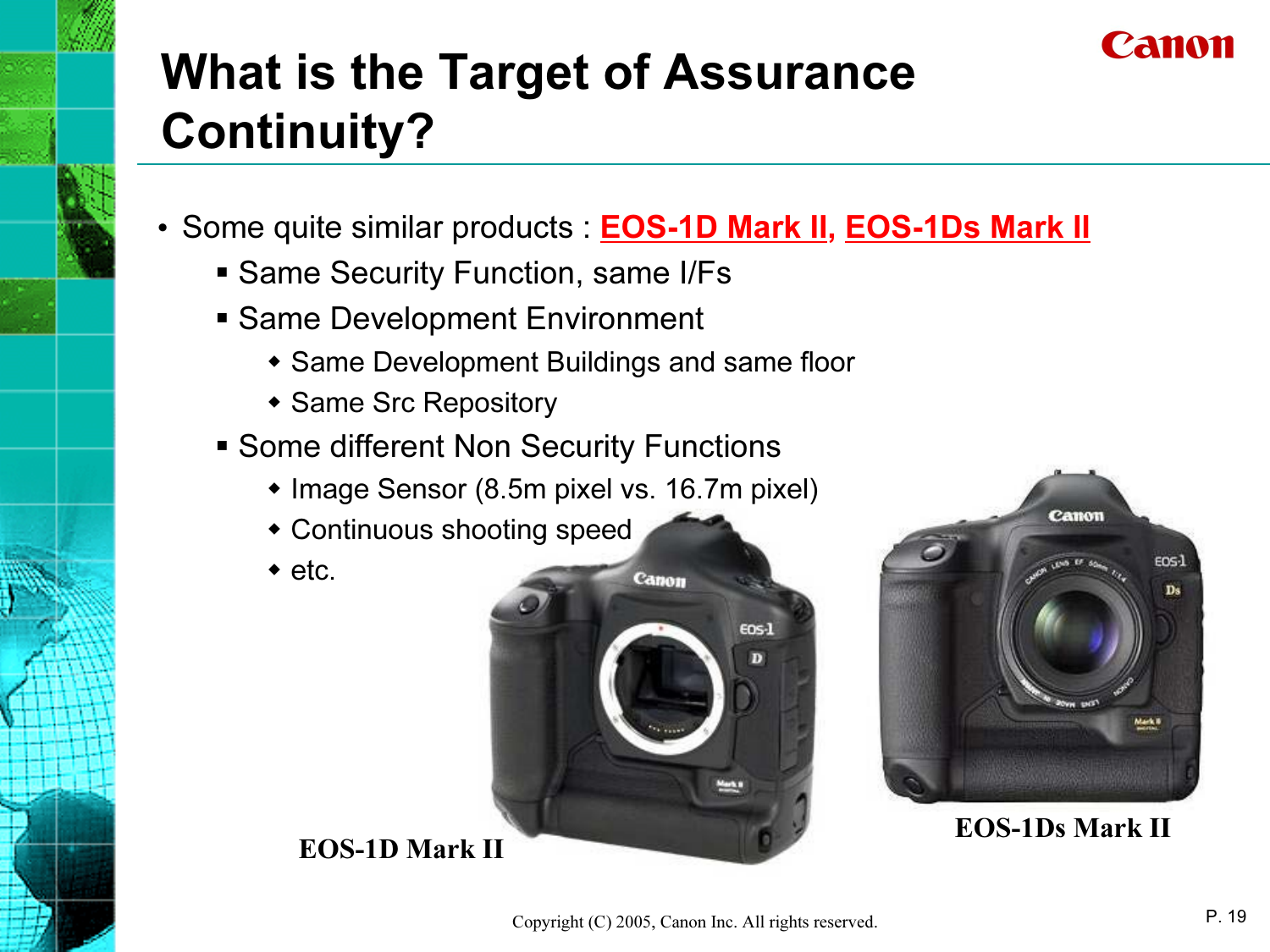

#### What is the Target? (2)

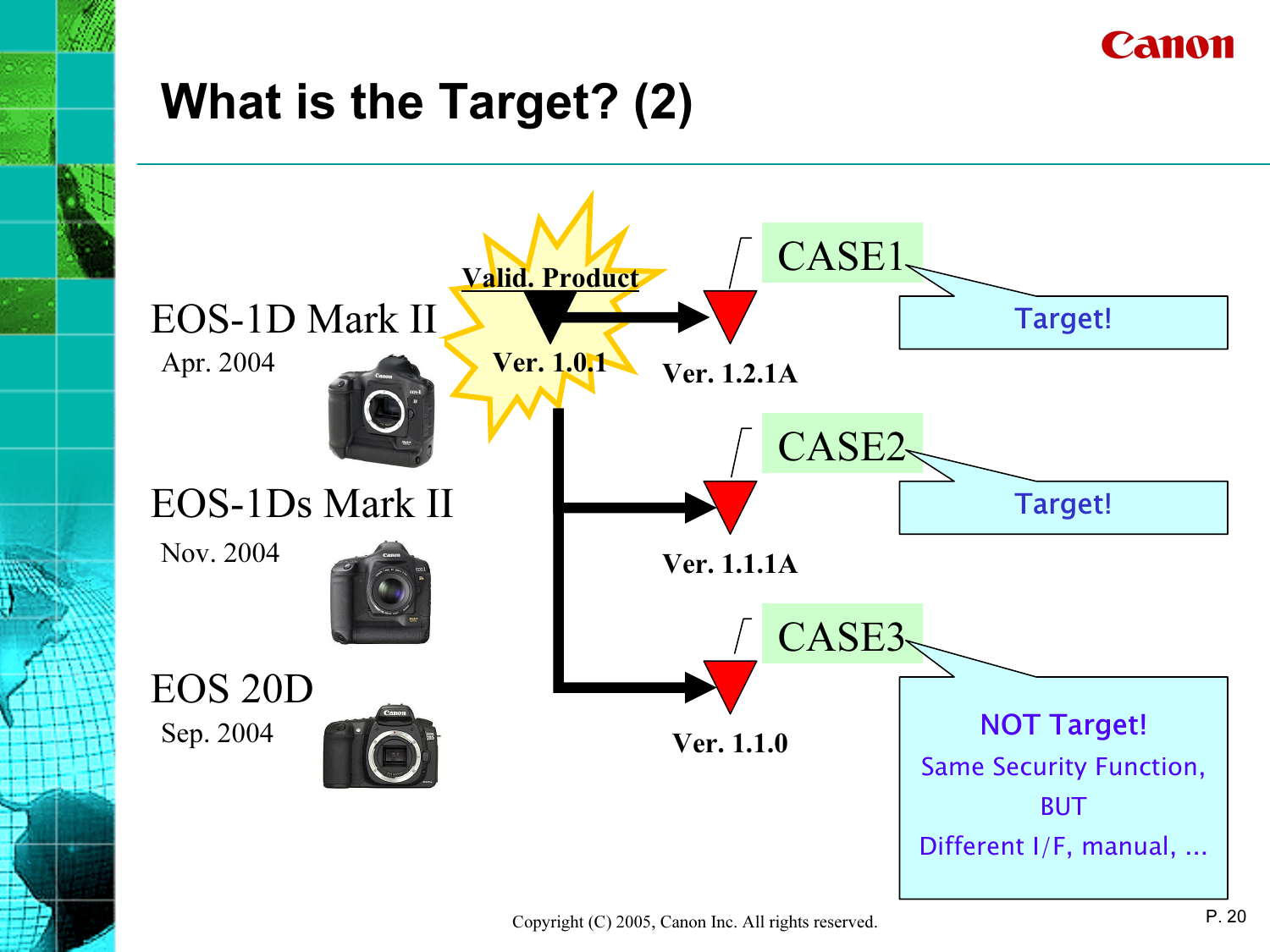

#### Consideration *–* Eval./Valid. period

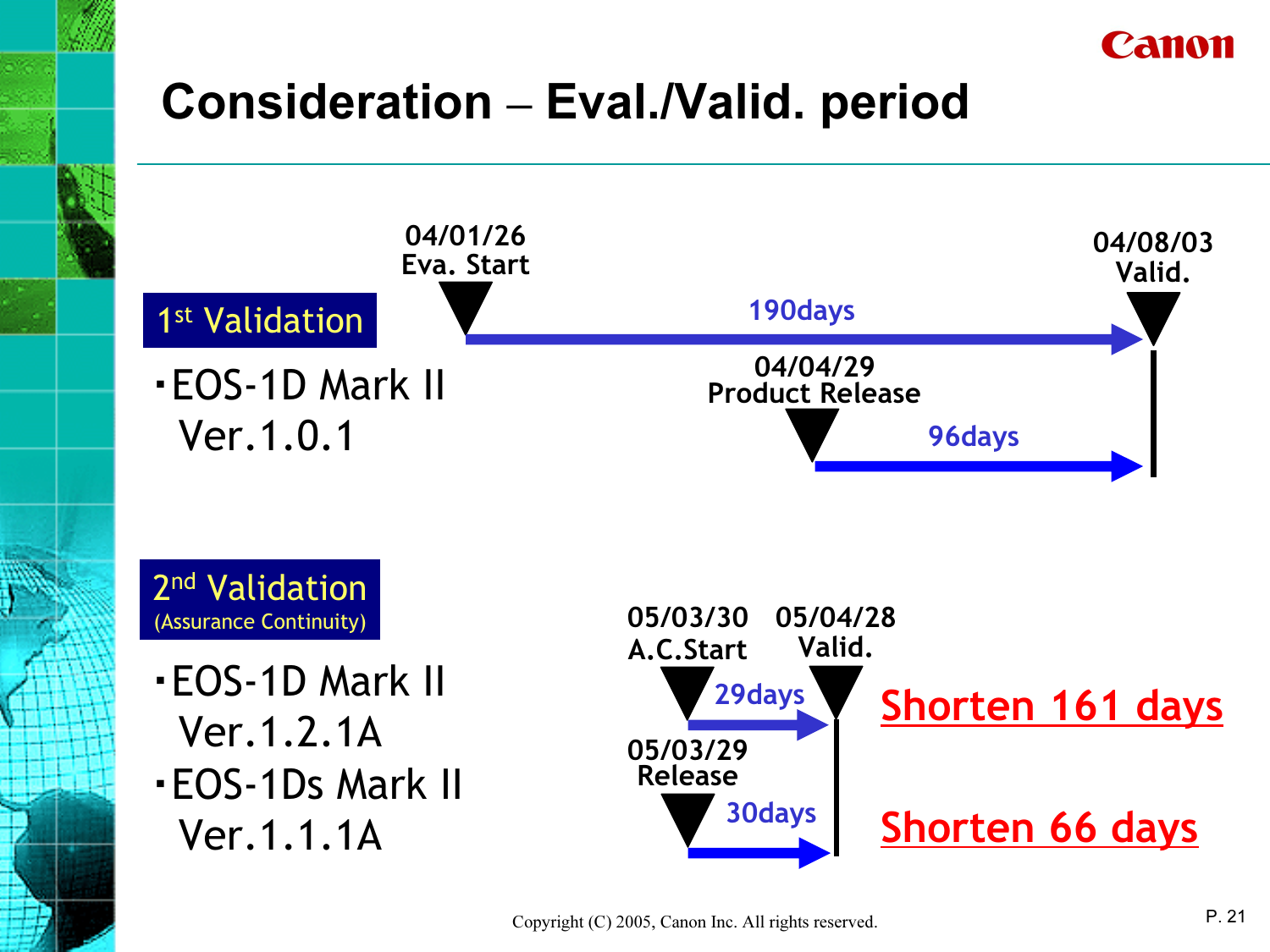# From an experience of Assurance **Continuity**

- •Assurance Continuity is very effective means :
	- **From shortening time** 
		- (include cost reduction)
	- **From the possibility to unfold the related** Product
- Therefore
	- . We must develop a series of the Product and we must determine the TOE, in consideration of Assurance Continuity.

zana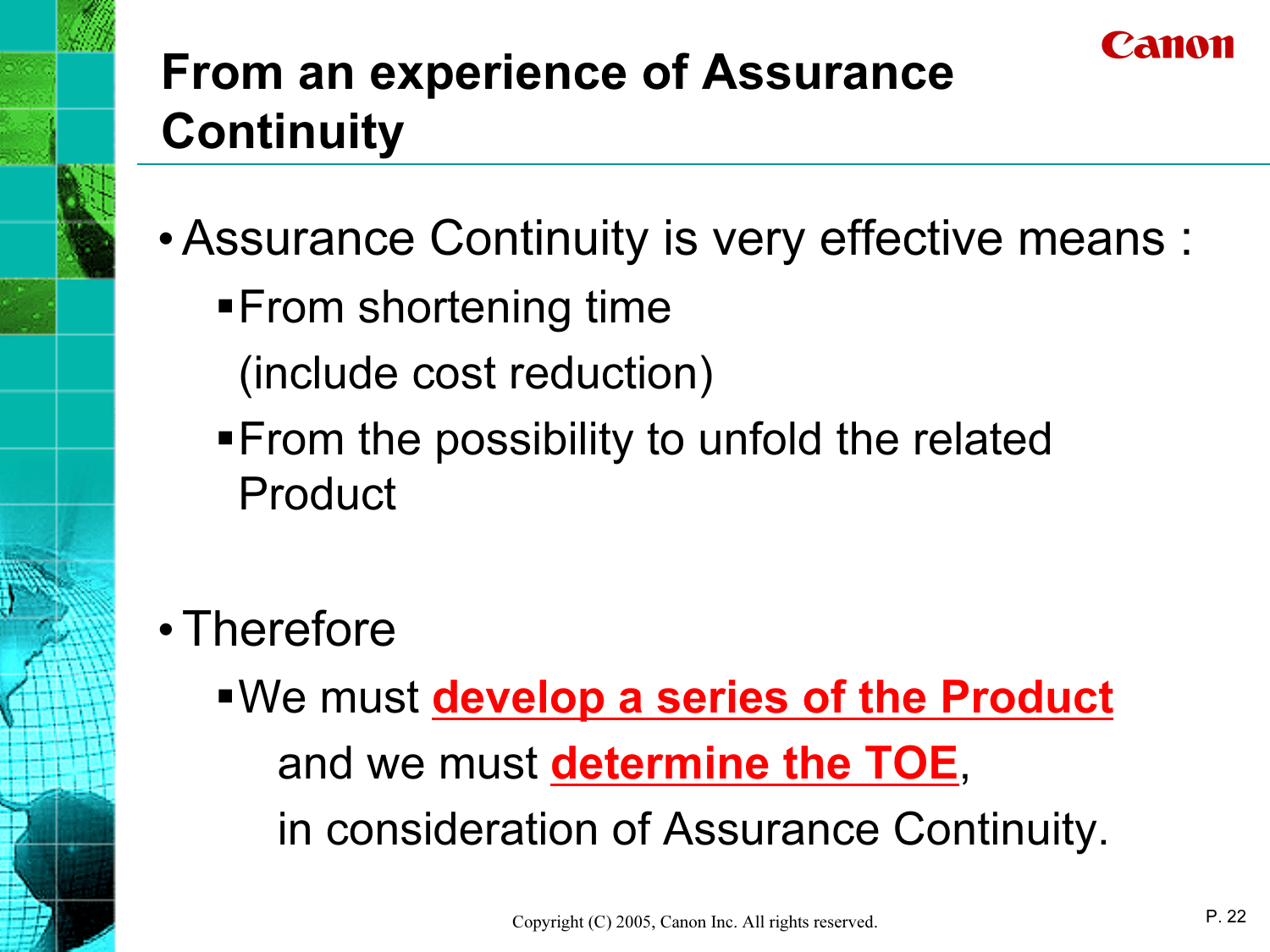

- 1. Canon's current status
- 2. Background
- 3. Experiences Evaluation
- 4. Experiences Assurance Continuity
- 5. Conclusion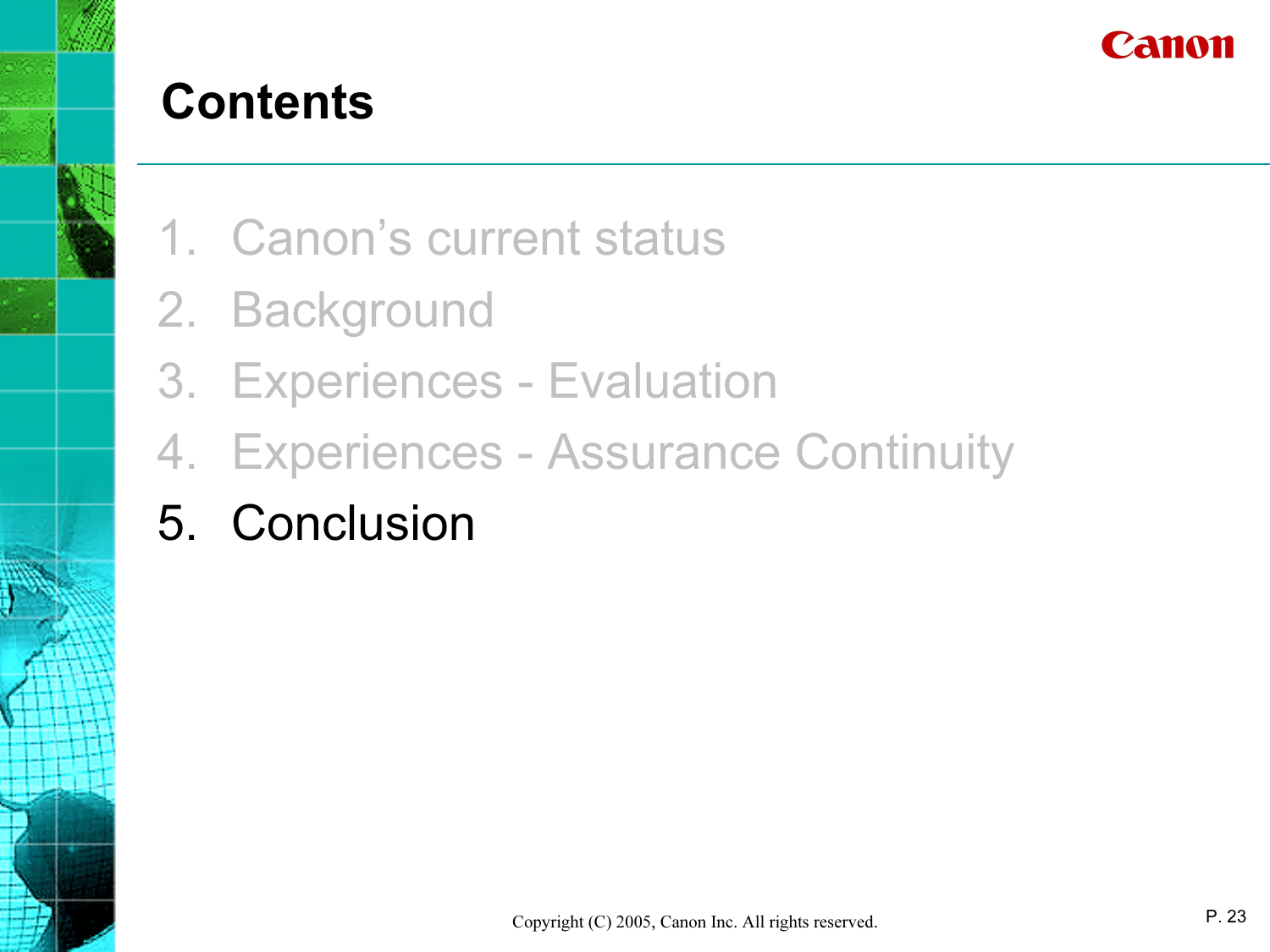

## Conclusion (1)

- In Canon,
	- Enforce to tackle the IT security evaluation structurally and methodically in whole Canon.
		- To improve products
		- To improve development process
		- To reduce overall cost using Assurance Continuity
	- Note

Not all Canon Products will be evaluated by Third Party, but all Canon Products will be evaluated using CC.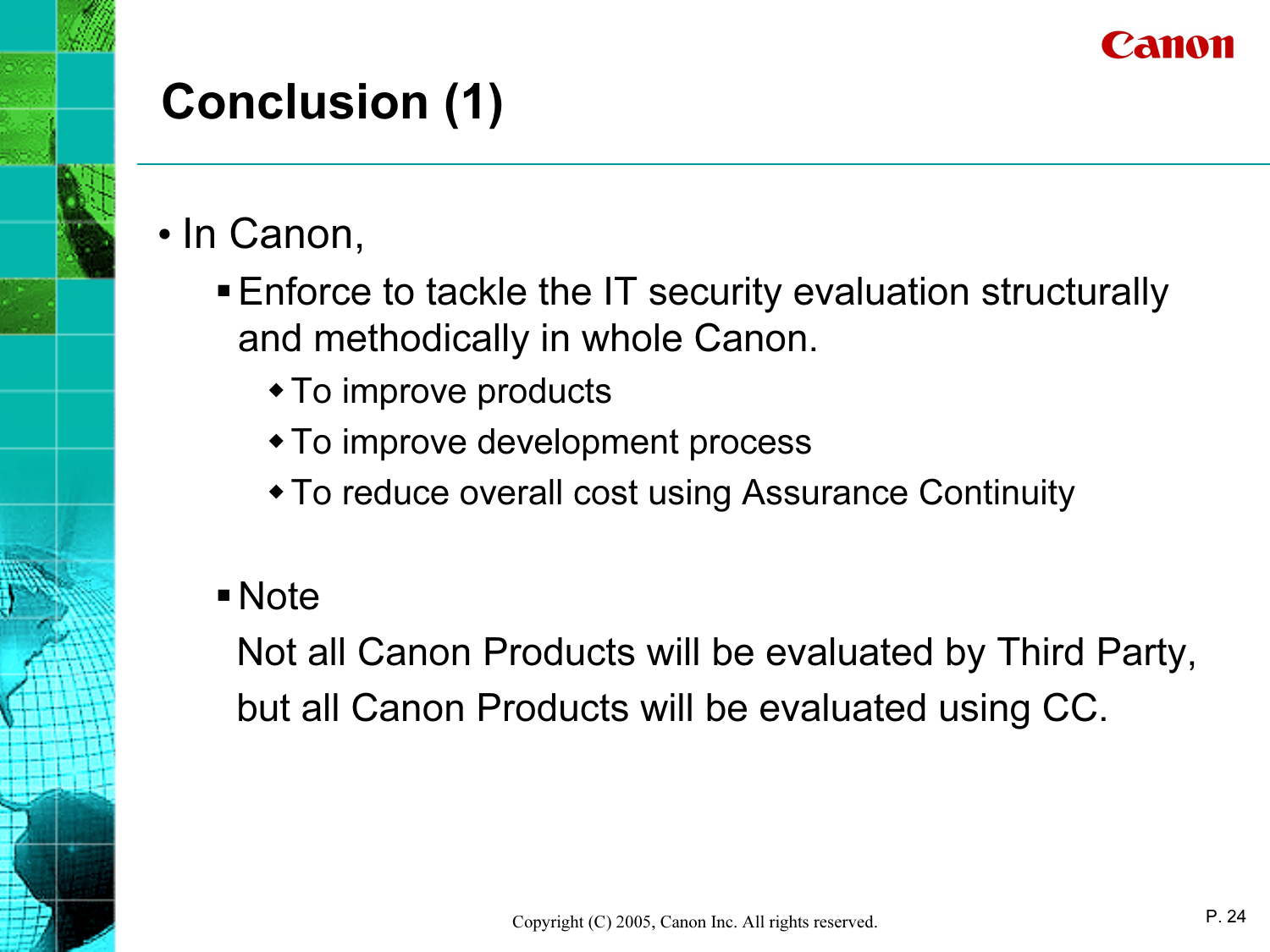

## Conclusion (2)

- *•* For CC project / Schemes,
	- Eval./Valid. is still time-consuming and expensive
	- **Exagged Assurance Continuity is a good solution,**

but it is not the radical solution

- ◆ Since it is a "Continuity", that means 2<sup>nd</sup>.
- CC Scheme does not spread widely (Especially in Japan)

We hope that CC ver. 3 is good solution!

- There are many (Int'l) STDs to improve the Product
	- Software/System Life Cycle Processes
	- IT Security Evaluation, CMVP, ...

Fusion of the Eval. method and the Devlp. method orSeparation of Eval. method and the Devlp. method